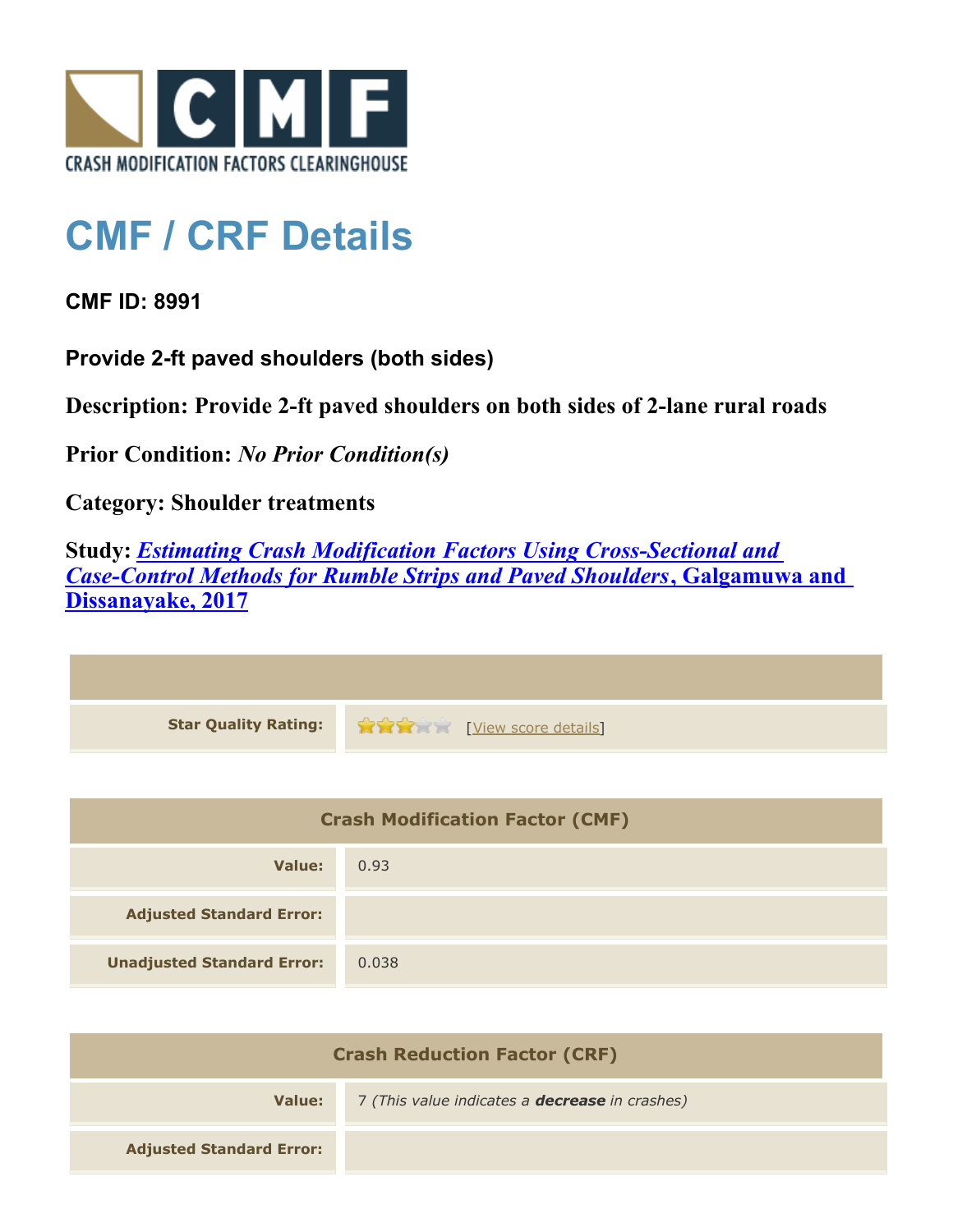| <b>Applicability</b>       |                                                                      |
|----------------------------|----------------------------------------------------------------------|
| <b>Crash Type:</b>         | Head on, Run off road, Sideswipe                                     |
| <b>Crash Severity:</b>     | K (fatal), A (serious injury), B (minor injury), C (possible injury) |
| <b>Roadway Types:</b>      | Not specified                                                        |
| <b>Number of Lanes:</b>    | $\overline{2}$                                                       |
| <b>Road Division Type:</b> | Undivided                                                            |
| <b>Speed Limit:</b>        |                                                                      |
| <b>Area Type:</b>          | Rural                                                                |
| <b>Traffic Volume:</b>     | 50 to 8550 Annual Average Daily Traffic (AADT)                       |
| <b>Time of Day:</b>        | All                                                                  |

## *If countermeasure is intersection-based*

| <b>Intersection Type:</b>         |  |
|-----------------------------------|--|
| <b>Intersection Geometry:</b>     |  |
| <b>Traffic Control:</b>           |  |
| <b>Major Road Traffic Volume:</b> |  |
| <b>Minor Road Traffic Volume:</b> |  |

| <b>Development Details</b>      |              |
|---------------------------------|--------------|
| <b>Date Range of Data Used:</b> | 2009 to 2014 |
| <b>Municipality:</b>            |              |
| State:                          | <b>KS</b>    |